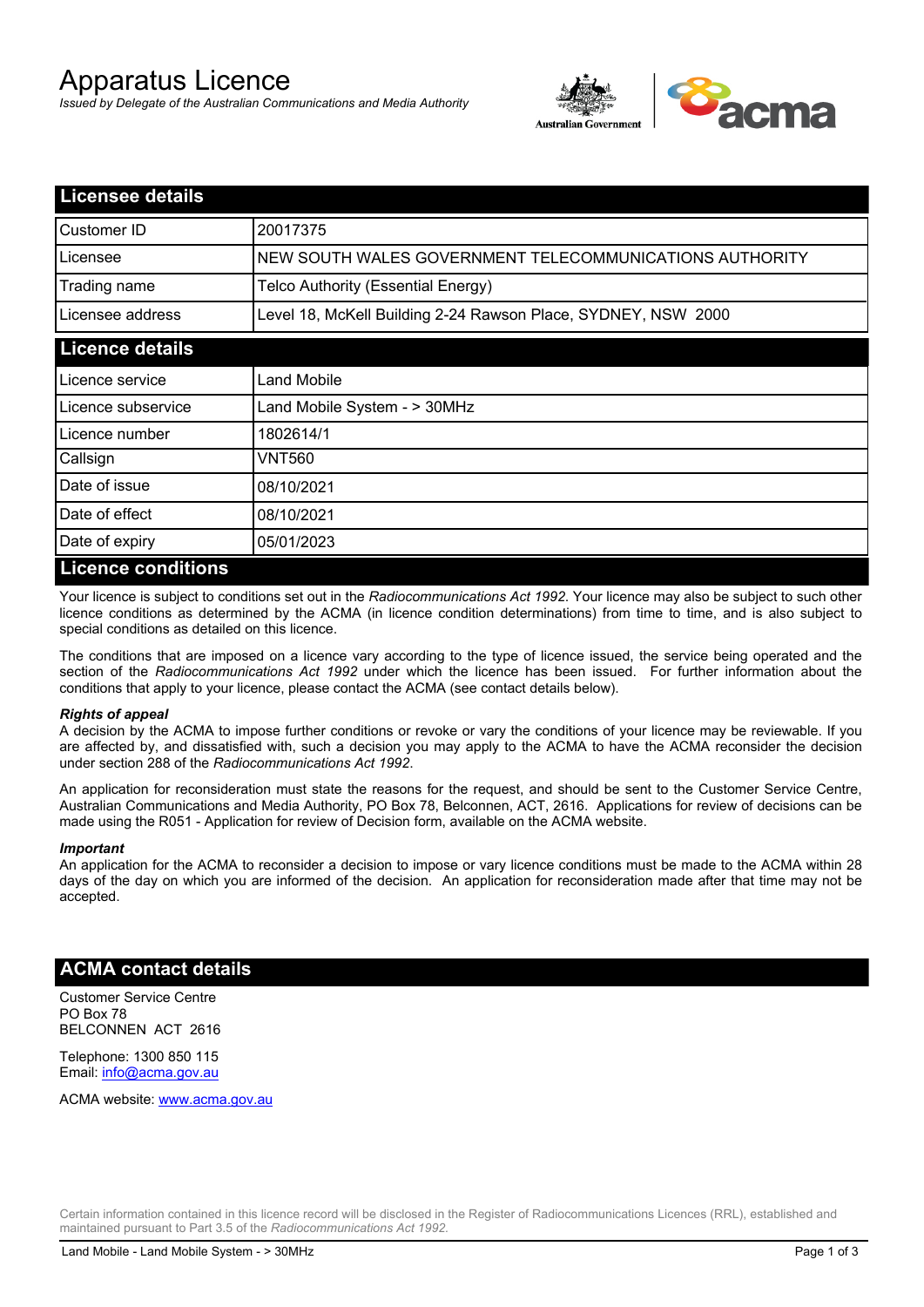# **Advisory Notes applying to licence no.: 1802614/1**

Conditions applicable to the operation of Land Mobile System station(s) authorised under this licence can be found in the Radiocommunications Licence Conditions (Apparatus Licence) Determination and the Radiocommunications Licence Conditions (Land Mobile Licence) Determination. Copies of these determinations are available from the ACMA and from the ACMA home page (www.acma.gov.au).